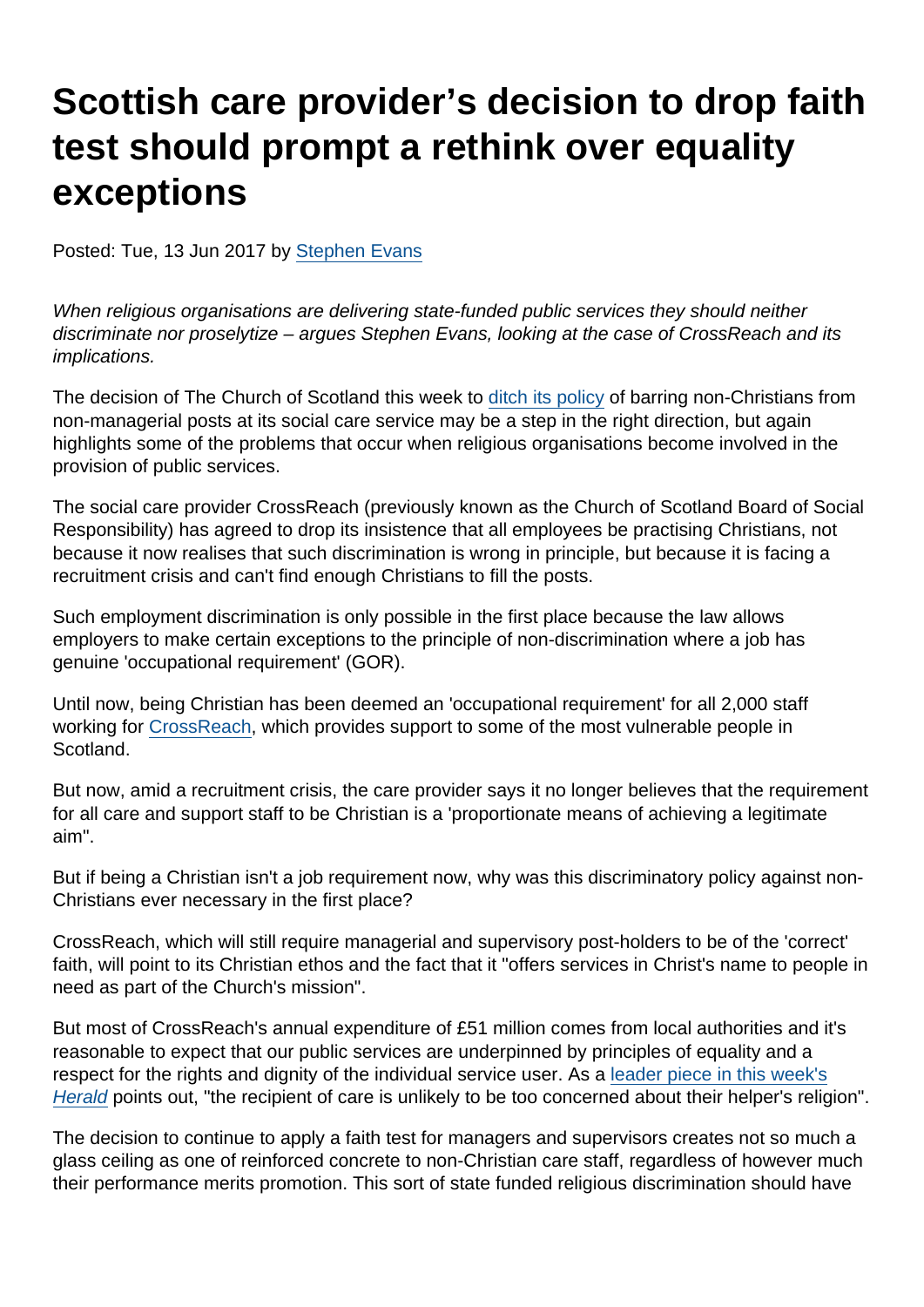no place in modern public service provision.

Social action by faith-based organisations has contributed enormously to the welfare of our society, but where religious organisations join others in delivering public services, surely it isn't too much to ask for them do so without discriminating against their employees or proselytising when delivering that service.

The decision by CrossReach to drop its policy requiring social care staff to be Christians should prompt a review of the overly wide exceptions that also allow faith schools to discriminate on religious grounds when taking on new staff.

Currently, otherwise suitably qualified teachers can be discriminated against in a third of all publicly funded schools. Equality Act exemptions permit faith schools to apply a religious test in appointing, remunerating and promoting teachers, including head teachers. In voluntary controlled schools, up to one fifth of positions (including since 2006 the headteacher) can be 'reserved'. But over three fifths of faith schools follow the voluntary aided model, in which every teaching and leadership position can potentially be the subject of a religious test.

The Catholic Church would presumably prefer to have an exclusively Catholic teaching staff in the schools it runs - this is afterall the reason they lobbied for the ability to apply a faith test to all positions in the first place. Just 8.3% of the adult population in England and Wales identify as Catholic and in reality there simply aren't enough Catholic teachers to fill all of England's 2142 state-funded Catholic schools with practising Catholics, but the fact that 51% of teachers in Catholic schools are Catholic demonstrates that there is a fair amount of unjustifiable preferential treatment going on. After all, just how Catholic do you need to be to teach English, maths, science, history, geography, modern foreign languages – or even religious education for that matter?

It's clear that religious groups have too much freedom to discriminate. The exemptions they have under British equality law must be narrowed.

#### Stephen Evans

Stephen is the CEO of the National Secular Society. You can follow him on Twitter [@stephenmevans1.](https://twitter.com/stephenmevans1?lang=en-gb) The views expressed in our blogs are those of the author and may not represent the views of the NSS.

- [Share on What's App](whatsapp://send?text=http://www.secularism.org.uk/opinion/2017/06/scottish-care-providers-decision-to-drop-faith-test-should-prompt-rethink-over-equality-exceptions?format=pdf)
- [Share on Facebook](https://www.facebook.com/sharer/sharer.php?u=http://www.secularism.org.uk/opinion/2017/06/scottish-care-providers-decision-to-drop-faith-test-should-prompt-rethink-over-equality-exceptions?format=pdf&t=Scottish+care+provider’s+decision+to+drop+faith+test+should+prompt+a+rethink+over+equality+exceptions)
- [Share on Twitter](https://twitter.com/intent/tweet?url=http://www.secularism.org.uk/opinion/2017/06/scottish-care-providers-decision-to-drop-faith-test-should-prompt-rethink-over-equality-exceptions?format=pdf&text=Scottish+care+provider’s+decision+to+drop+faith+test+should+prompt+a+rethink+over+equality+exceptions&via=NatSecSoc)
- [Share on Email](https://www.secularism.org.uk/share.html?url=http://www.secularism.org.uk/opinion/2017/06/scottish-care-providers-decision-to-drop-faith-test-should-prompt-rethink-over-equality-exceptions?format=pdf&title=Scottish+care+provider’s+decision+to+drop+faith+test+should+prompt+a+rethink+over+equality+exceptions)
- [Subscribe to RSS Feed](/mnt/web-data/www/cp-nss/feeds/rss/news)

Tags: [Discrimination,](https://www.secularism.org.uk/opinion/tags/Discrimination) [Public Services](https://www.secularism.org.uk/opinion/tags/Public+Services)

# Related Campaigns

 $\bullet$